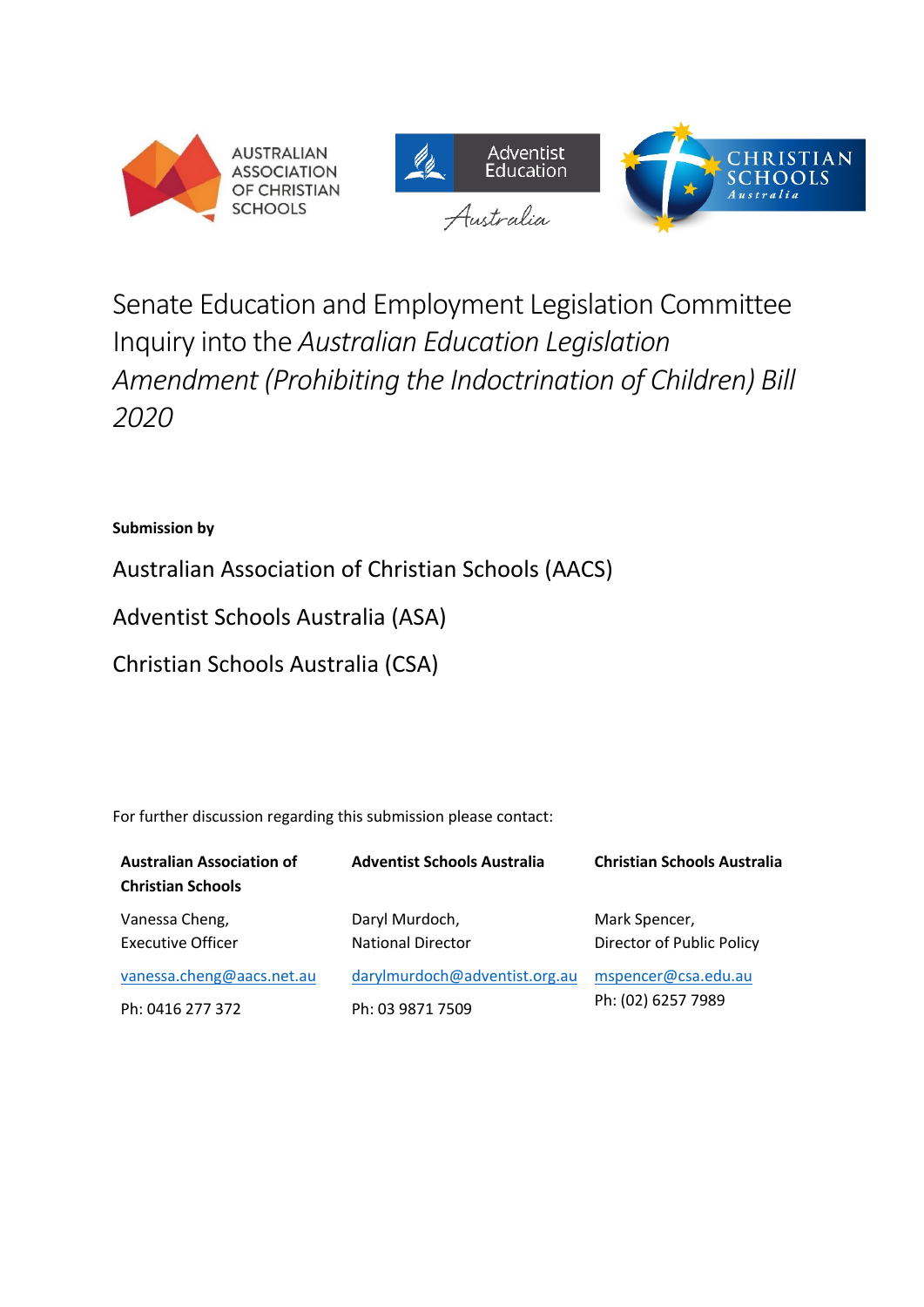## Introduction

Australian Association of Christian Schools (AACS), Adventist Schools Australia (ASA) and Christian Schools Australia (CSA) are national bodies representing schools, or (in the case of ASA) school systems. Together these schools are educating in excess of 145,000 students across more than 320 locations nationally. Our organisations provide leadership in policy, services and resources for members, and generally work to advance the cause of Christian schooling.

Our schools are geographically, culturally and educationally diverse, serving predominantly middle to lower socio-economic communities. Schools range in size from around 50 students to multi-campus schools of more than 2,000 students. While situated mainly in the metropolitan or outer suburban fringe suburbs of major capital cities a number are located across both regional and remote Australia including some solely indigenous schools.

ASA schools operate on a systemic basis as part of the wider Adventist Church, which educates more than 1.6 million students globally. Member schools of AACS and CSA operate as locally governed, community-based, not for profit religious organisations. Some member schools are closely aligned with one or more Christian churches in their communities, others have their heritage in a group of parents coming together to start a school.

Christian schools represented by our organisations have attracted very strong community support as evidenced by their significant enrolment growth. In addition to serving Christian families, most schools also attract significant enrolments from families who, while not currently attending a Christian church, nonetheless deliberately choose the school because they desire for their children an education that is based upon Christian beliefs and values.

# Parents as the Primary Educators

It is universally accepted that parents are the primary educators of their children. The Department of Education, Skills and Employment indicating that "[p]arents, families, and carers are a child's first and most important teachers".<sup>1</sup> As the Australian Research Alliance for Children and Youth notes:<sup>2</sup>

*"A large body of research supports the value of parent engagement from birth and throughout the school years. Parent engagement affects what children achieve, how they experience school, and assists in the transition to school and into post-secondary education.*

*Parent engagement has also been shown to reduce the impact of socio-economic disadvantage on educational outcomes. This means that families have an important role to play in helping their children to become confident and motivated learners, regardless of their occupation, education, or income."*

<sup>1</sup> https://www.education.gov.au/parent-engagement-children-s-learning

<sup>2</sup> https://www.aracy.org.au/the-nest-in-action/parent-engagement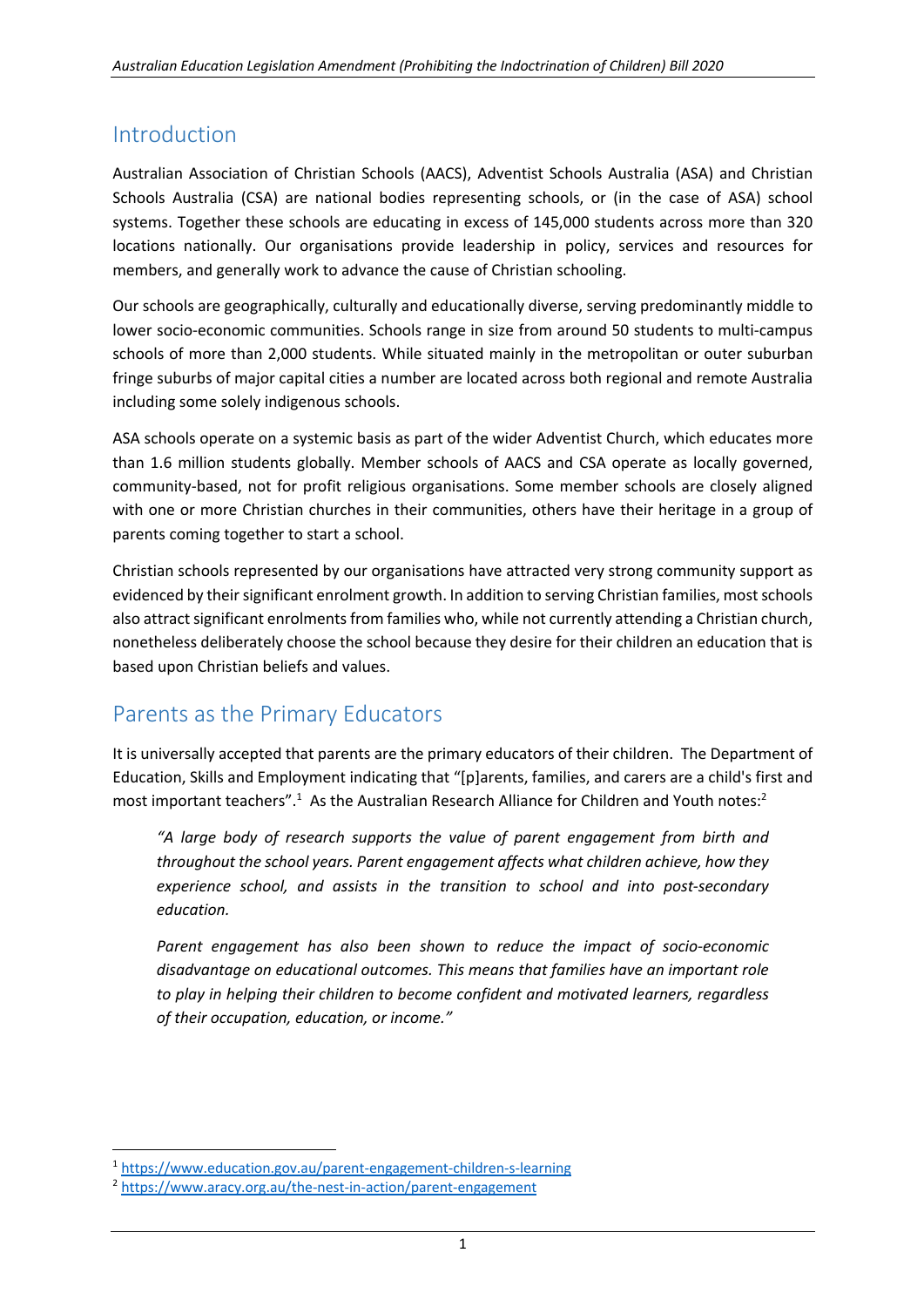This research is recognised by Education Ministers across Australia in the Alice Springs (Mparntwe) Education Declaration signed in 2019 which recognises both the critical role of parents and the broad range of areas in which that role is played.<sup>3</sup>

*"Parents, carers and families are the first and most important educational influence in a child's life. They have a critical role in early development, including social, emotional, intellectual, spiritual and physical wellbeing. They instil attitudes and values that support young people to access and participate in education and training, and contribute to local and global communities. It is critical for the education community to work in partnership with parents, carers and families to support a child's progress through early learning and school.*

Of particular note is the acknowledgement that parents "*instil attitudes and values"* and the schools reflected in this submission are conscious that their role is secondary and supportive of the formation of those attitudes and values.

# The Importance of Parental Choice

Independent Schools Australia succinctly summarise the established Australian 'compact' on school choice, and its underpinnings:4

*"Since the 1970s Australian governments have supported choice in schooling, providing public funding to non-government schools as a way of ensuring that all schools have at least a minimum level of facilities and resources for all students.*

*School choice policies underpin pluralism in society. They allow families with different ethnic, religious and cultural identities to choose a school to best meet the needs of their child and their own values, within a frame of common social values.*

*Parents' right to choose the kind of education to be given to their children is included in the Universal Declaration of Human Rights as well as the International Covenant on Economic, Social and Cultural Rights which commits its signatories "to have respect for the liberty of parents . . . to choose for their children schools, other than those established by public authorities . . . to ensure the religious and moral education of their children in conformity with their own convictions," with the proviso that that education must conform to minimum standards laid down by the state.*

*In the research literature, choice is associated with stronger incentives to performance, creativity, innovation, diversity, efficiencies and higher student achievement. These benefits of choice are stronger when combined with school autonomy and accountability, both to the parent body and the wider public.*

*The freedom of students and their families to exercise choice in schooling is one of the most demanding forms of accountability for Independent schools. Schools need to remain* 

<sup>3</sup> Council of Australian Governments *Education* Council (2019) *Alice Springs* (*Mparntwe*) *Education Declaration*. South Carlton: *Education* Council Secretariat. Available at: https://docs.*education*.gov.au/documents/*alicesprings*-*mparntwe*-*education*-*declaration* (accessed 2 February 2021)

<sup>4</sup> Independent Schools Australia, *Parents and School Choice* <https://isa.edu.au/about-independentschools/about-independent-schools/parents-and-school-choice/>.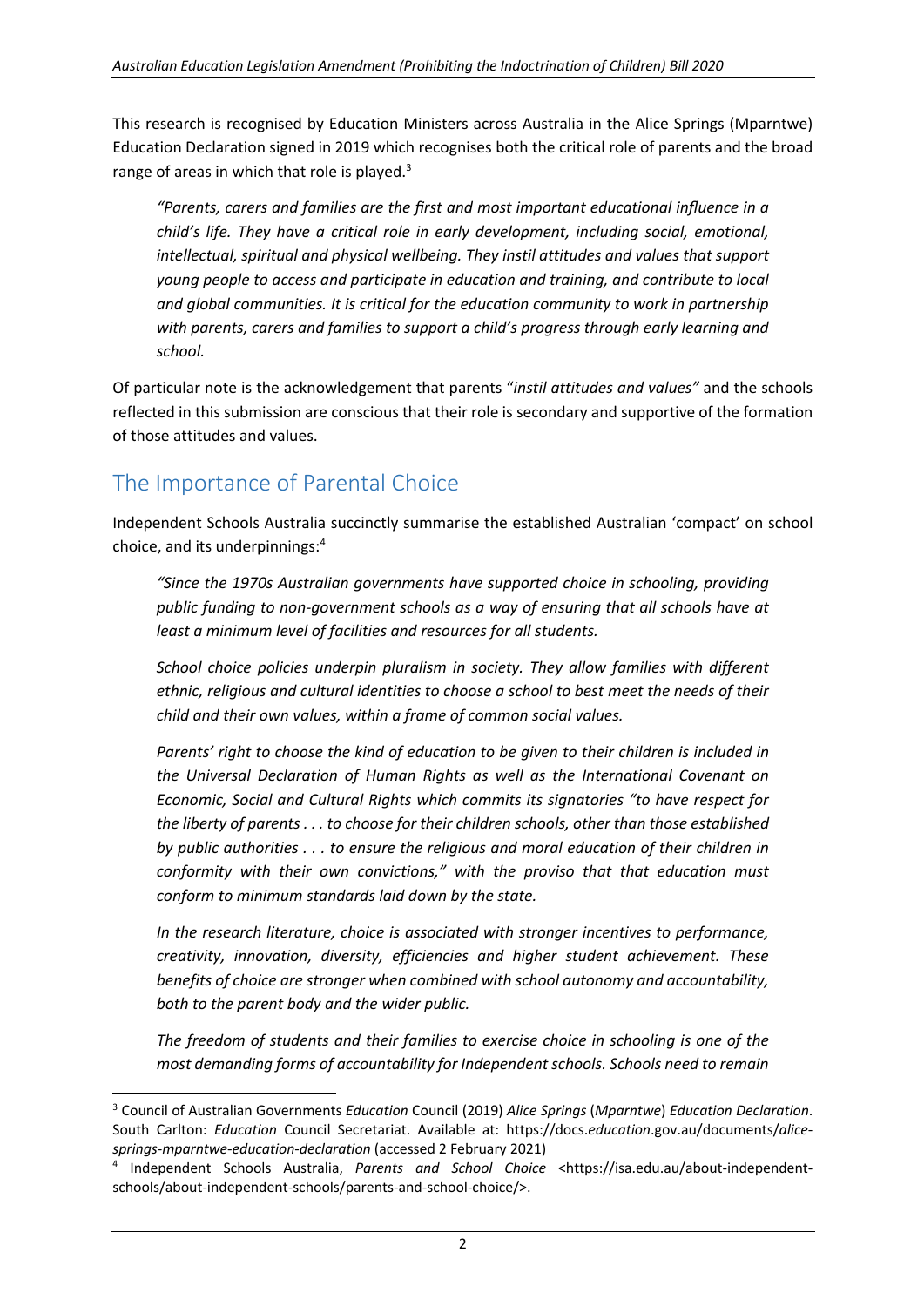*competitive to survive and consistently meet high parental expectations for the development of students. By providing government funding to support choice, governments then have policy levers available to pursue the public interest in quality schooling by imposing accountability requirements on staffing and teaching programs.*

The Senate Employment, Workplace Relations and Education References Committee undertook an extensive inquiry into school funding, reporting in 2004 and made it very clear that there "has never been any doubt about the right of parents to choose the education of their children.<sup>5</sup> This has been for decades a foundation of school funding and education policy, and provides a very practical support for the role of parents the primary educators.

# Obligations under international law

The International Covenant on Civil and Political Rights (ICCPR) was signed by Australia in 1972 and ratifying in 1980. In doing so Australia has committed to the rights and freedom outlined there, including that in Article 18.4:

*The States Parties to the present Covenant undertake to have respect for the liberty of parents and, when applicable, legal guardians to ensure the religious and moral education of their children in conformity with their own convictions.*

This right is addressed more expansively in the Declaration on the Elimination of All Forms of Intolerance and of Discrimination Based on Religion or Belief (the Religion Declaration) which provides in Article 5.2 that:

*Every child shall enjoy the right to have access to education in the matter of religion or belief in accordance with the wishes of his parents or, as the case may be, legal guardians, and shall not be compelled to receive teaching on religion or belief against the wishes of his parents or legal guardians, the best interests of the child being the guiding principle.*

It is important to note that the freedoms in the ICCPR extend to the "*religious and moral education"* of your people, closely aligned to the instilling of attitudes and values incorporated within the Mparntwe Declaration.

## Instilling attitudes and values

When parents make a deliberate choice, and financial commitment, to send their child to an independent school it can be assumed there is a close alignment of values between the school and the parents. In choosing overtly and distinctly Christian schools, such as those represented in this submission, there can be no doubt in the minds of parents that they are making a distinct choice regarding the attitudes and values being instilled in their children.

We have strong anecdotal evidence from our member schools that many parents who would otherwise send their children to a Government school have moved their children to a Christian school because they are concerned about some of the beliefs and values that are being taught in the Government school system. To many every-day families in suburban Australia the politicisation of the

<sup>&</sup>lt;sup>5</sup>Senate Employment, Workplace Relations and Education References Committee, Parliament of Australia, *Commonwealth funding for schools* (2004) [99.18].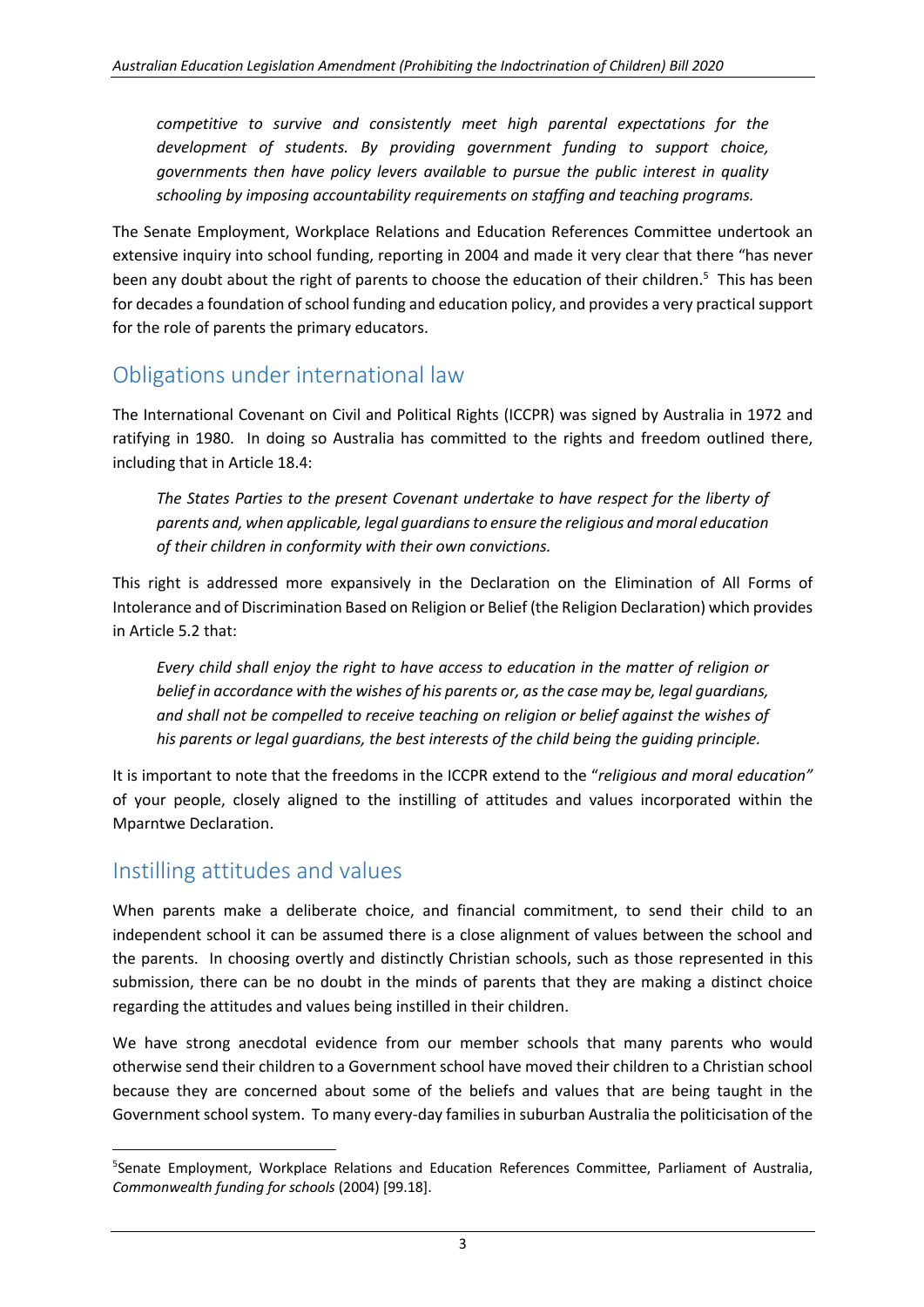curriculum with a strong focus on identity politics and teaching gender fluidity is of increasing concern. There are many 'non-religious' families who choose our schools because they place a high value on the influence of the Judeo-Christian beliefs in the formation of our nation and want those values taught to their children.

The important role of parents as primary educators with the right to shape the attitudes and values being taught to their children must be reflected through all sectors of the education system. Politicians and policymakers must acknowledge and accept that there are matters of morality, faith and ethics which are the province of the family and which educators should not seek to interfere with.

Not all parents have the opportunity to send their child to a Christian or other independent school due to geographic or financial constraints. It is important that these parents are not sidelined or left without any effective choice in the values being taught to their children in the Government school sector. It is therefore vital that Government schools actively encourage greater partnership with parents and respect their role as primary educators.

Schools must ensure there is transparency about the beliefs and values that are being taught in all areas of the curriculum throughout the school year. The identification of potentially sensitive materials, including issues that may be controversial or the subject of polarised political view, must be made by the school in time to allow for parental feedback. Parents must also be provided the opportunity to withdraw their children from classes being taught on topics which are in direct conflict with their own personal values and beliefs.

### Observations on the Bill

We are strongly committed to a legislative framework that would support those principles outlined above and are grateful for the opportunity afforded by the Bill to raise them. The Bill proposes to amend the *Australian Education Act 2013* (Cth) by inserting an additional funding requirement that seeks to ensure:

- that [politically] partisan views or activities are not promoted to students,
- a balanced presentation of opposing views on political, historical and scientific issues,
- parents have the opportunity for input into the teaching undertaken at the school, and
- the school considers any feedback from parents.

We would respectfully suggest to the Committee that these practices are widely evidenced through Christian schools. The introduction of a funding requirement along these lines would merely serve to add a further layer of 'red-tape' and create administrative burdens upon our schools. We also believe the proposed amendments to the Act would be impractical to implement at a school level and it is not the place of courts to enforce a certain teaching program in schools.

We contend that our highly qualified school leaders and teachers, working in collaboration with the school community, are best placed to be making informed, professional judgements about how content is taught in their classes. In the Australian Curriculum, general capabilities are identified and addressed across the learning areas and include 'Critical and Creative Thinking' and 'Ethical